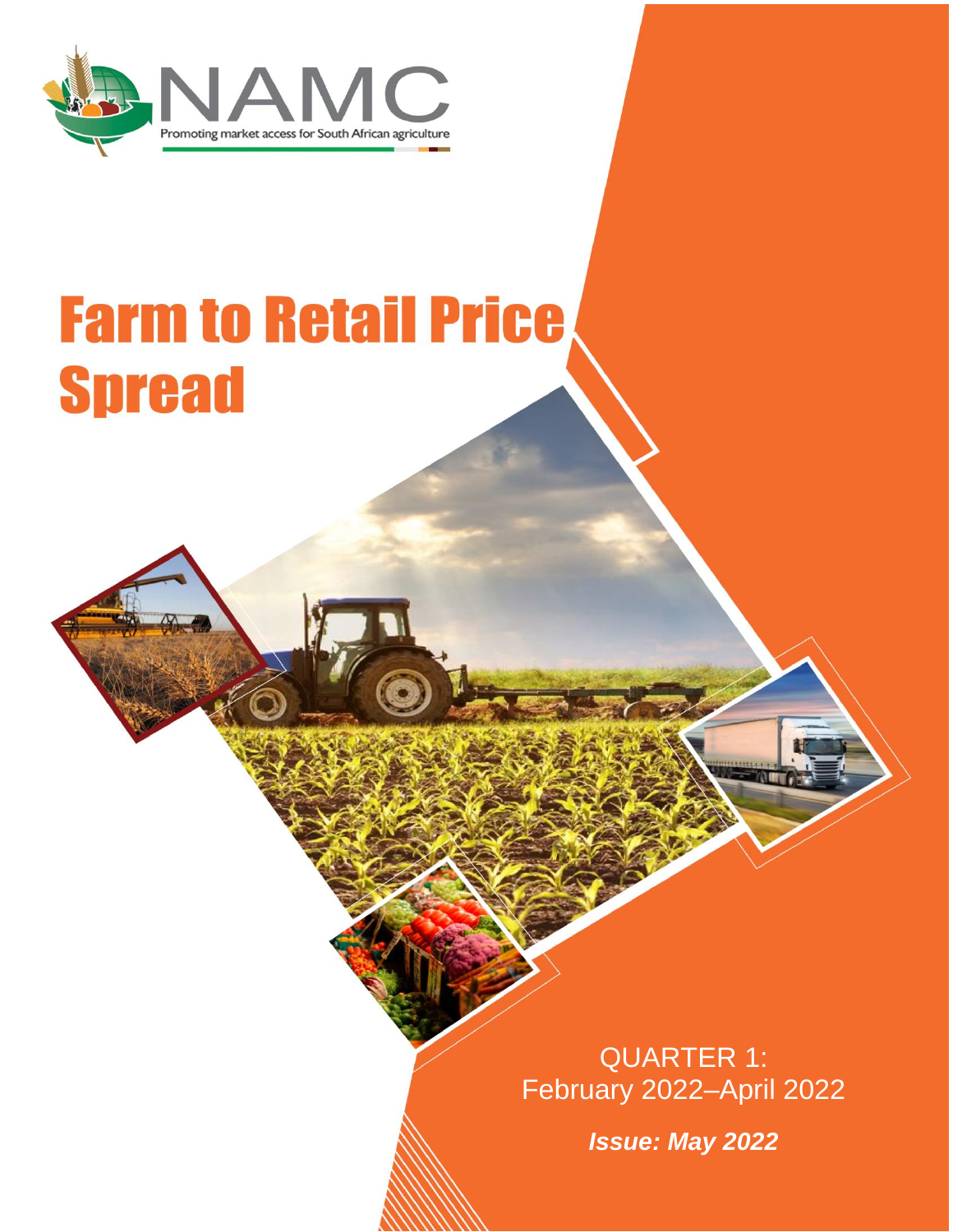# *FARM-TO-RETAIL-PRICE-SPREAD May 2022*

#### **EXECUTIVE SUMMARY**

The farm value share is the value of the farm product's equivalent to the final food product purchased by the consumers. The Farm-to-Retail-Price-Spread (FTRPS) is the difference between what the consumer pays for the food product at retail level and the value of the farm product used in that product. Price spreads measure the aggregate contributions of food manufacturing, distribution, wholesale, and retail firms that transform farm commodities into final products:

- *Poultry:* During the first quarter of 2022/23 (February 2022 April 2022), the real farm value share of fresh whole chicken increased by 1.11%. During the same period, the real FTRPS of fresh whole chicken decreased on average by 1.69%. The real farm value share of fresh whole chicken reached 53.34% in April 2022. From April 2021 to April 2022, year-on-year, the real FTRPS decreased by 27.73%, while the real farm value share increased by 23.24%, respectively.
- *Beef:* The real farm value share of beef increased by 7.09% during the first quarter of 2022/23 (February 2022 – April 2022) and reached 56.86% in April 2022. The real FTRPS of class A2/A3 beef decreased by 7.90%. From April 2022 to April 2022, year-on-year, the real farm value share increased by 8.04%, while the real FTRPS decreased by 6.64%.
- *Lamb:* The real farm value share of class A2/A3 lamb increased by 6.30% and the real FTRPS decreased by 8.10%, respectively during the first quarter of 2022/23 (February 2022 – April 2022). The real FTRPS and real farm value share reached R86.85/kg and 50.51% in April 2022, respectively.
- **Pork:** The real farm value share of pork increased by 2.66% from 30.82% in February 2022 to 31.64% in April 2022. The real FTRPS decreased by 1.88%, on average from R57.47/kg during the same period to reach R56.39/kg in April 2022. From April 2021 to April 2022, year-on-year, the real farm value share increased by 10.60%, while real FTRPS decreased by 28.28%.
- *Milk:* The real FTRPS for full cream milk decreased on average from R9.79/ℓ to R9.47/ℓ representing a 3.34% decrease the first quarter of 2022/23 (February 2022-April 2022). While the real farm value share increased by 5.59% during the same period. From April 2021 to April 2022, year-on-year, the real farm value share increased by 12.07%, while real FTRPS decreased by 12.51%.
- *Maize:* The real farm value share of super maize meal (5kg) increased by 10.81% from 48.45% in February 2022 to 53.69% in April 2022. While the real FTRPS of super maize meal (converted to a price per ton) decreased from R4 836.44/ton in February 2022 to R4 328.41/ton in April 2022, representing a 10.50% decrease. From April 2021 to April 2022, year-on-year, the real FTRPS increased by 3.69% while the farm value share decreased by 1.48%.
- *Wheat:* In April 2022, the real FTRPS for white bread (converted to a price per ton) reached R26 683.26/ton of flour, with brown bread reaching R26 436.16/ton of flour, whilst the real farm value share for white and brown bread reached 21.19% and 20.30%, respectively. From April 2021 to April 2022, real FTRPS for brown and white bread decreased by 5.09% and 3.12%, respectively.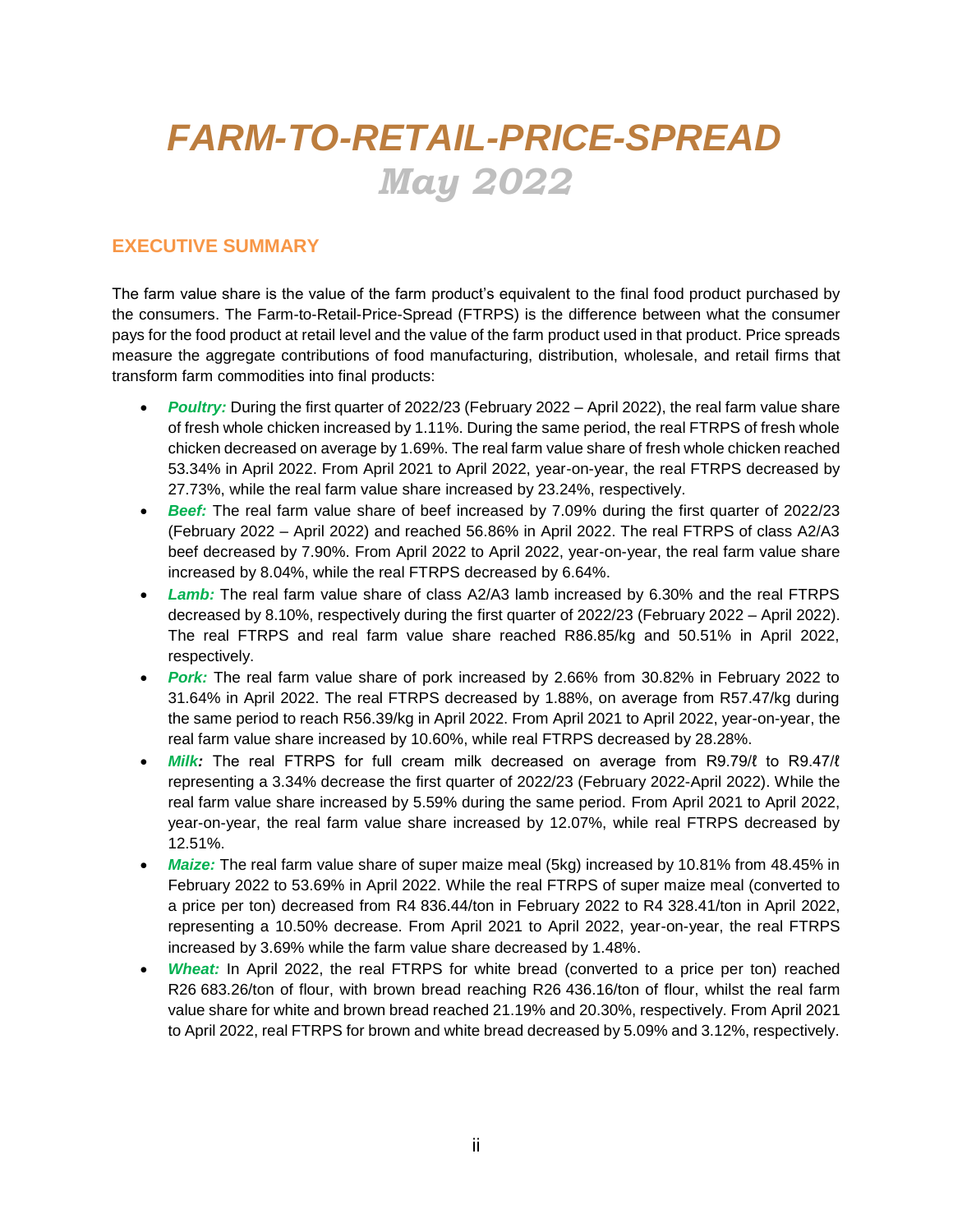## **Introduction**

The Farm-to-Retail-Price-Spread (FTRPS) is the difference between the farm price and the retail price of food, reflecting charges for processing, shipping, and retailing farm goods (also called the [marketing](https://en.wikipedia.org/w/index.php?title=Marketing_spread&action=edit&redlink=1)  [spread\)](https://en.wikipedia.org/w/index.php?title=Marketing_spread&action=edit&redlink=1). This publication attempts to provide insights into the factors driving commodity and food price margins. The purpose of this publication is to reflect on food price spreads during the first quarter of 2022/23 (February 2022 – April 2022). The NAMC compares prices paid by consumers for food with prices received by farmers for corresponding commodities, analyses data sets and reports the comparisons for a variety of foods sold through retail food stores such as supermarkets and hypermarkets. The margin between farm gate prices and the price the consumer pays for selected food items is a topic that is frequently debated. To better understand the difference between farm gate and retail prices, farm values of selected products and the FTRPS are calculated. For more detail on the methodology please read [here.](http://www.namc.co.za/wp-content/uploads/2021/05/Farm-To-Retail-Price-Spread-Definitions-Methodology.pdf)

## **Price Trends, Farm Values and Price Spreads**

 *Poultry:* During the first quarter of 2022/23 (February 2022 – April 2022), the real farm value share of fresh whole chicken increased by 1.11%. During the same period, the real FTRPS of fresh whole chicken decreased on average by 1.69%. The real farm value share of fresh whole chicken reached 53.34% in April 2022. The factors such as imports and high world grain prices amongst other factors have widened the gap between real farm value share and FTRPS. From April 2021 to April 2022, year-on-year, the real FTRPS decreased by 27.73%, while the real farm value share increased by 23.24%, respectively. See **Figure 1** below.



**Figure 1: Real farm-to-retail-price-spread and farm value share of poultry** Source: Stats SA, 2022; AMT, 2022 and own calculations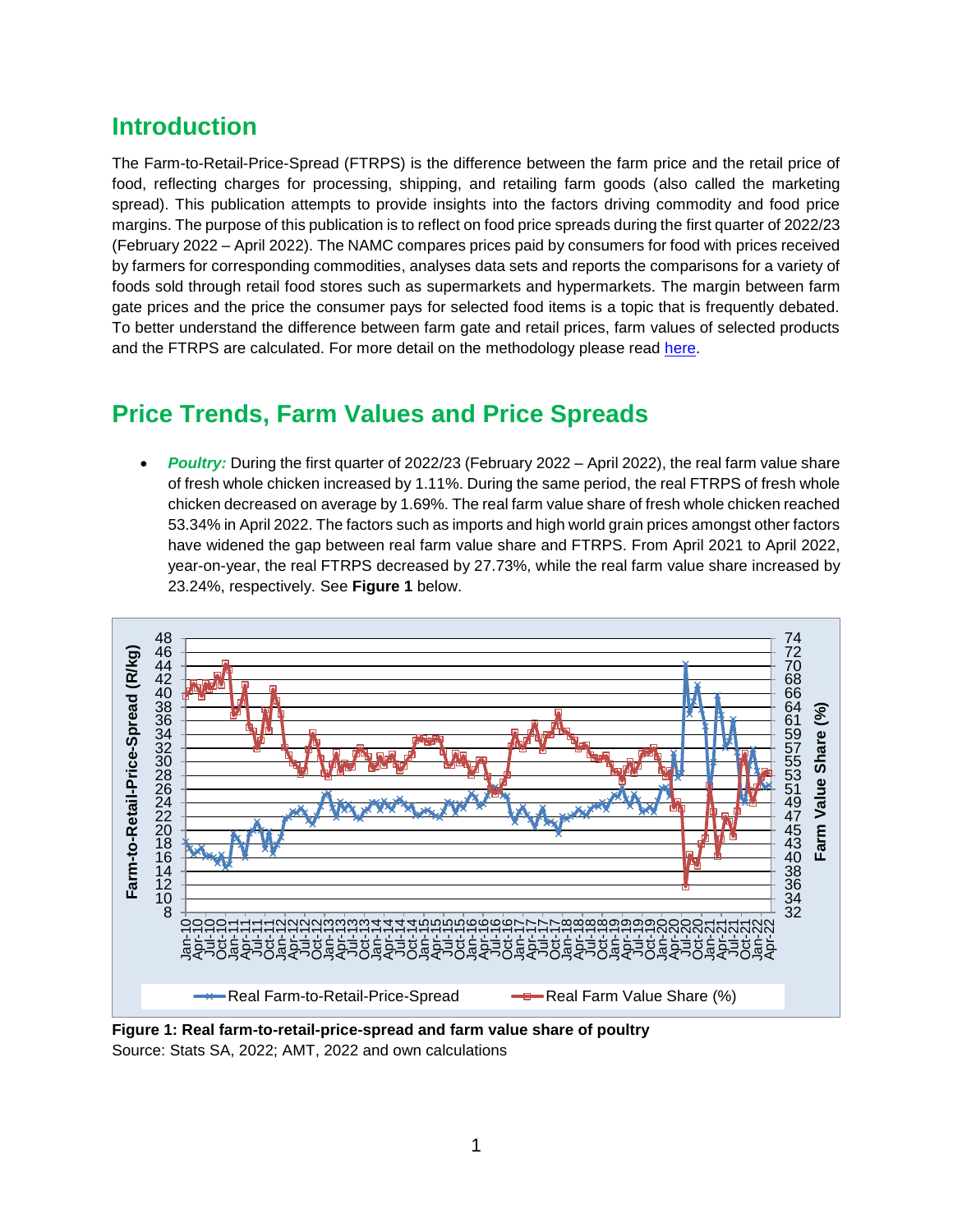*Beef: Due to the inclusion of additional products in the new CPI basket (beef stew and offal) from January 2017, annual comparisons are possible for beef retail prices. The FTRPS of beef will therefore include additional cuts, i.e., sirloin, stew and fillet, in the calculation of the spread from January 2017 onwards, but will exclude beef offal in the calculation of the spread.*

The real farm value share of beef increased by 7.09% during the first quarter of 2022/23 (February 2022 – April 2022) and reached 56.86% in April 2022. The real FTRPS of class A2/A3 beef decreased by 7.90%. The gap between FTRPS and farm value share might be due to the shifts in retail demand and the shifts in commodity supply. This might be the result of the recent outbreak of foot and mouth disease that disrupted the local red meat production. However, the majority of farmers adhered to the measures to contain the disease, implementing sustainable and controlling disease management to curb foot and mouth disease on their farms. From April 2022 to April 2022, year-on-year, the real farm value share increased by 8.04%, while the real FTRPS decreased by 6.64%. See **Figure 2** below.



**Figure 2: Real farm-to-retail-price-spread and farm value share for beef** Source: Stats SA, 2022; AMT, 2022 and own calculations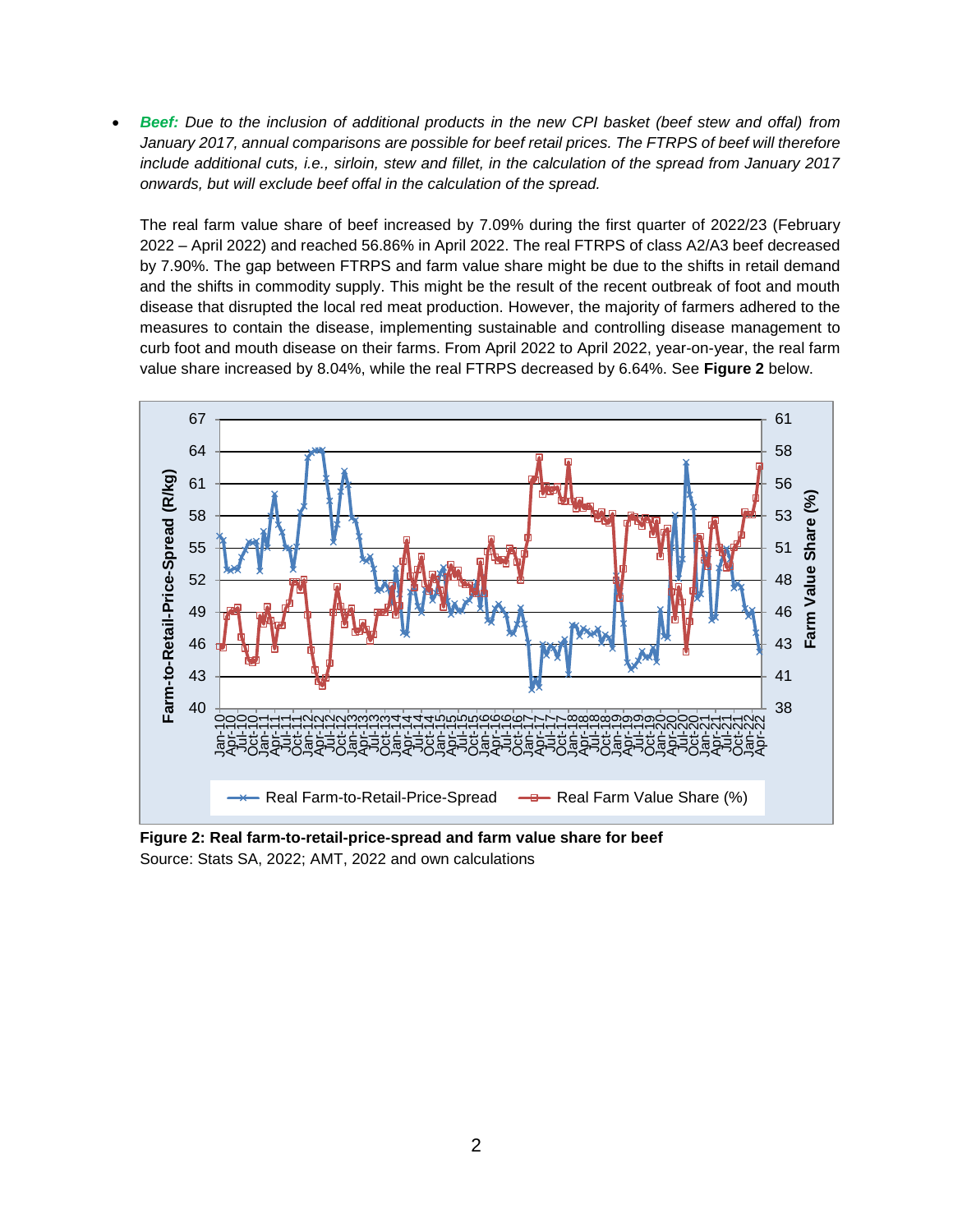*Lamb: Due to the inclusion of additional products in the new CPI basket (lamb stew and offal) from January 2017, annual comparisons are possible for lamb retail prices. The new FTRPS of lamb will therefore include leg, loin chops (saddle chops), neck, rib chops and stew, but will exclude lamb offal in the calculation of the spread.* 

The real farm value share of class A2/A3 lamb increased by 6.30% and the real FTRPS decreased by 8.10%, respectively during the first quarter of 2022/23 (February 2022 – April 2022). The real FTRPS and real farm value share reached R86.85/kg and 50.51% in April 2022, respectively. See **Figure 3** below.



**Figure 3: Real farm-to-retail-price-spread and farm value share of lamb** Source: Stats SA, 2022; AMT, 2022 and own calculations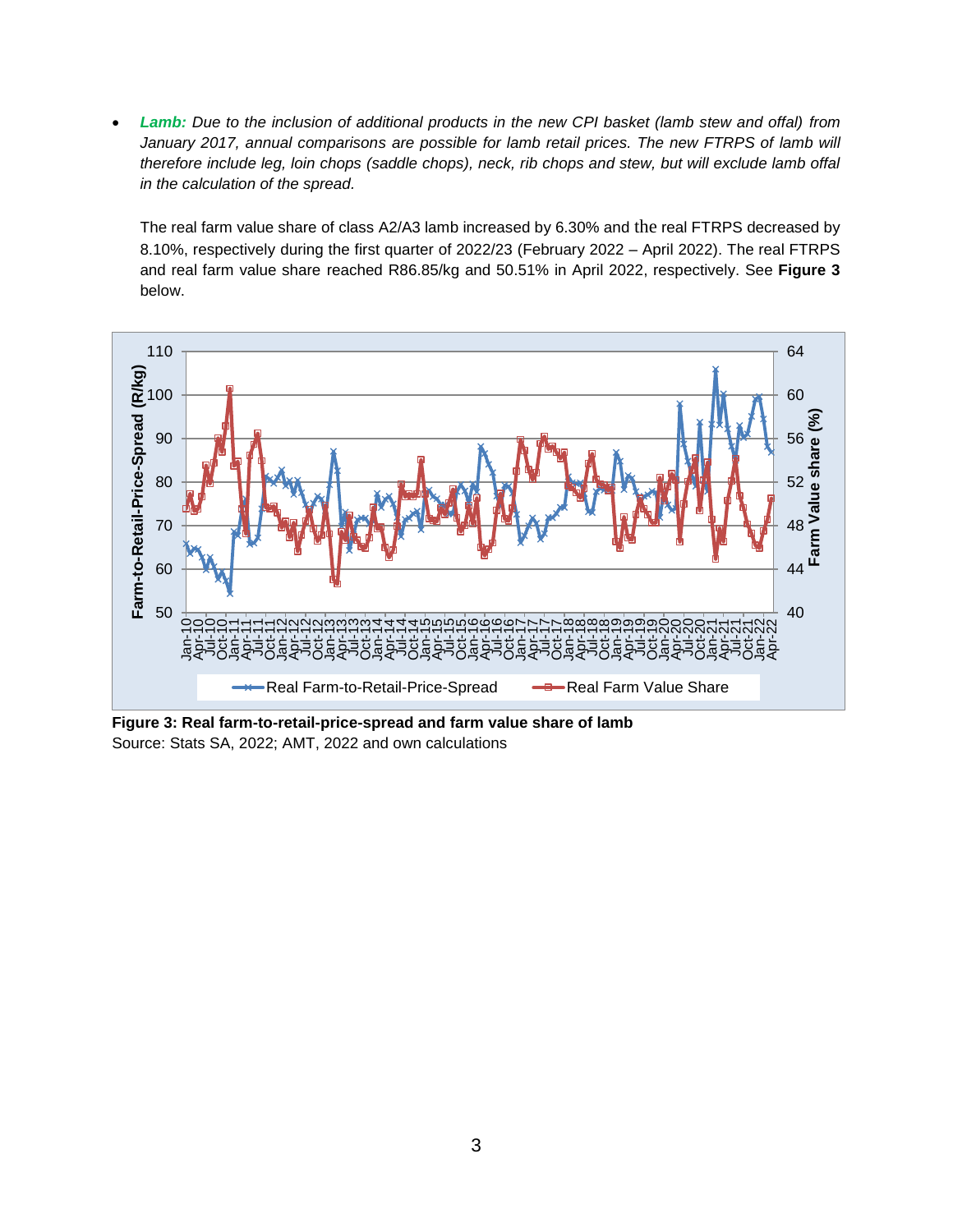*Pork: Due to the inclusion of additional of products in the new CPI basket (pork ribs) from January 2013, annual comparisons can now be made for pork retail prices. The new FTRPS of pork will therefore include the pork ribs effective January 2013.* 

The real farm value share of pork increased by 2.66% from 30.82% in February 2022 to 31.64% in April 2022. The real FTRPS decreased by 1.88%, on average from R57.47/kg during the same period to reach R56.39/kg in April 2022. From April 2021 to April 2022, year-on-year, the real farm value share increased by 10.60%, while real FTRPS decreased by 28.28%. See **Figure 4** below.



**Figure 4: Real farm-to-retail-price-spread and farm value share of pork** Source: Stats SA, 2022; AMT, 2022 and own calculations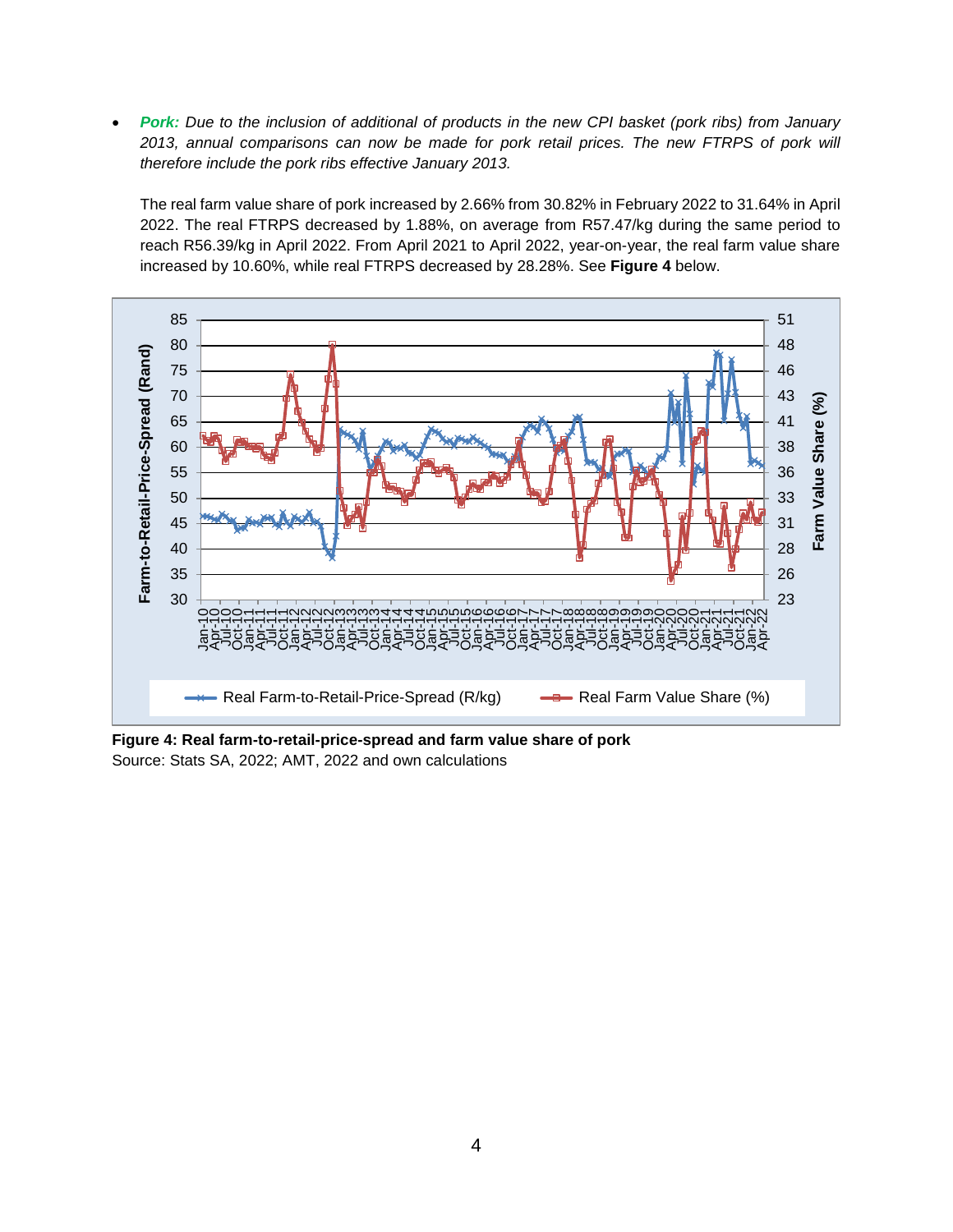*Milk:* Milk is an essential food product and forms part of the consumer basket. Furthermore, milk is one of the top 10 food expenditure items for low-income households in South Africa. The real FTRPS for full cream milk decreased on average from R9.79/ℓ to R9.47/ℓ representing a 3.34% decrease the first quarter of 2022/23 (February 2022-April 2022). While the real farm value share increased by 5.59% during the same period. From April 2021 to April 2022, year-on-year, the real farm value share increased by 12.07%, while real FTRPS decreased by 12.51%. See **Figure 5** below.



**Figure 5: Real farm-to-retail-price-spread and farm value share of milk** Source: Stats SA, 2022; AMT, 2022 and own calculations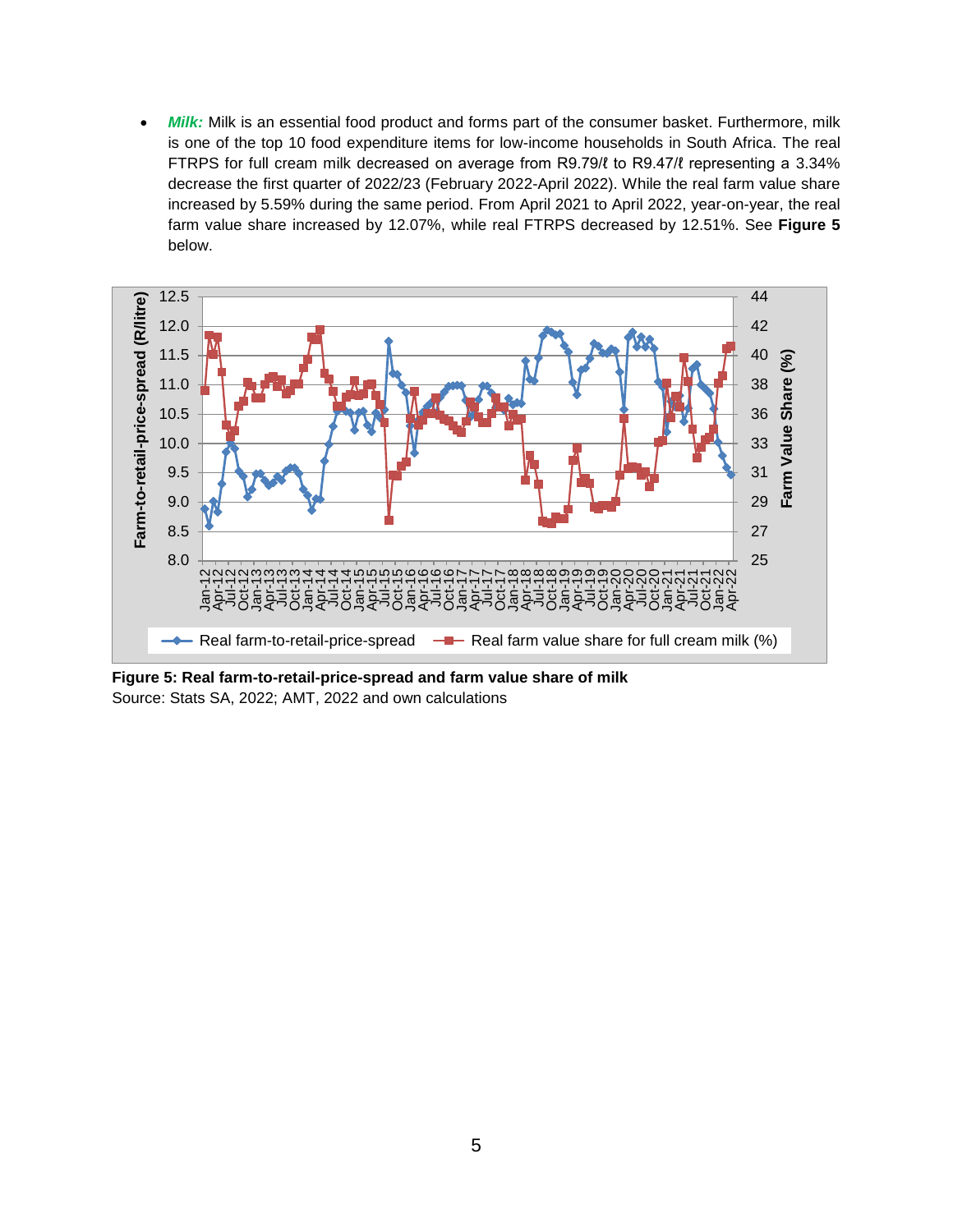*Maize: Due to data limitations for the monitoring of an average retail price for special maize meal (5kg) by Stats SA and thus exclusion from the basket in March 2022, this section will only include the spread for super maize meal (5kg).* 

The real farm value share of super maize meal (5kg) increased by 10.81% from 48.45% in February 2022 to 53.69% in April 2022. While the real FTRPS of super maize meal (converted to a price per ton) decreased from R4 836.44/ton in February 2022 to R4 328.41/ton in April 2022, representing a 10.50% decrease. From April 2021 to April 2022, year-on-year, the real FTRPS increased by 3.69% while the farm value share decreased by 1.48%. See **Figure 6** below.



**Figure 6: Real farm-to-retail-price-spread and farm value share of super maize meal 5kg** Source: Stats SA, 2022 and own calculations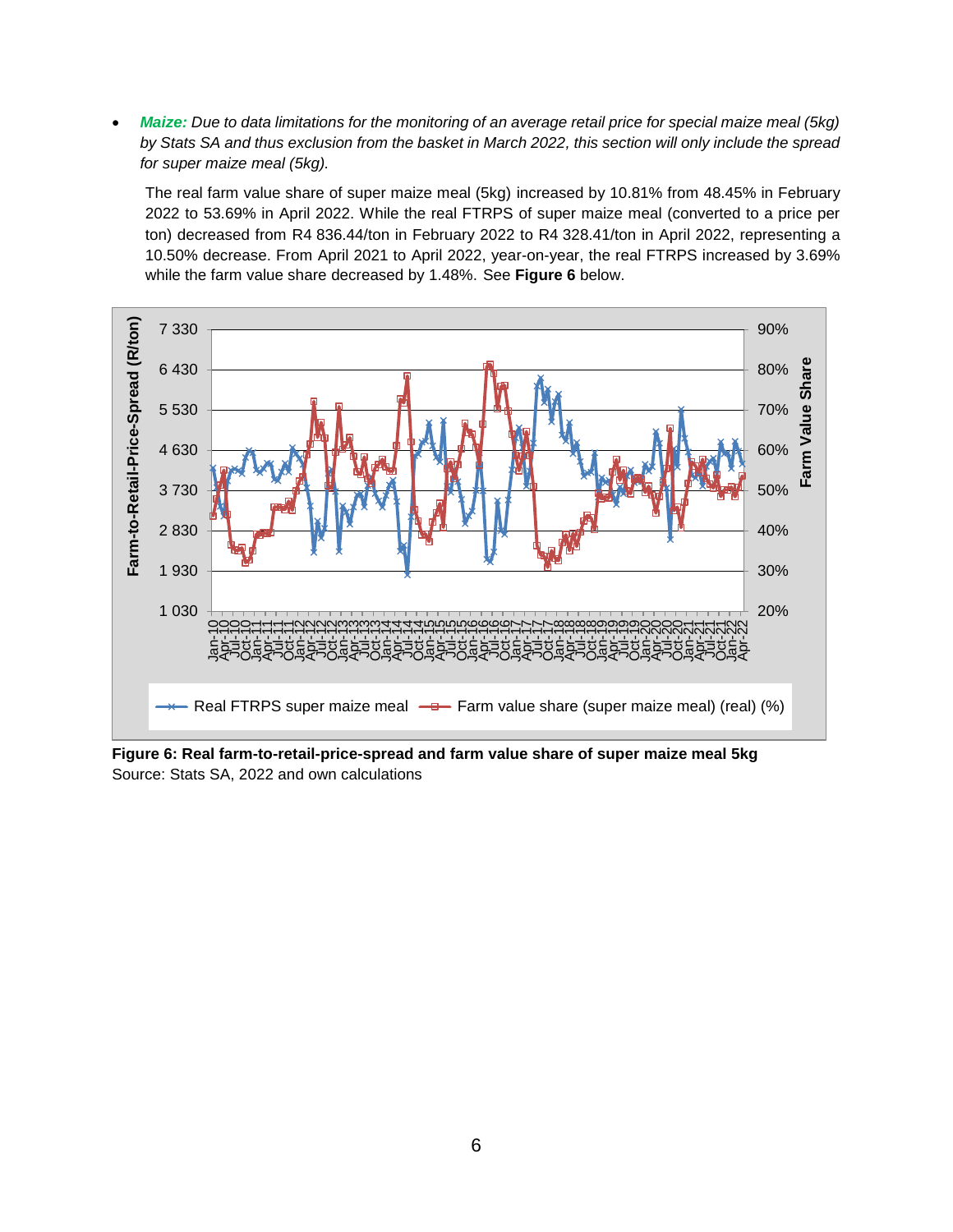*Wheat:* In April 2022, the real FTRPS for white bread (converted to a price per ton) reached R26 683.26/ton of flour, with brown bread reaching R26 436.16/ton of flour, whilst the real farm value share for white and brown bread reached 21.19% and 20.30%, respectively. From April 2021 to April 2022, real FTRPS for brown and white bread decreased by 5.09% and 3.12%, respectively. South Africa is a net importer of wheat in a free-market environment and the local wheat price usually follows the overall trend of the import parity price. The local wheat price is primarily influenced by developments in the global market, the strength of the South African Rand against the US Dollar as well as the fluctuations in transport costs and to a lesser extent by changes in local production. See **Figure 7** below.



**Figure 7: Real farm-to-retail-price-spread and farm value share of wheat** Source: Stats SA, 2022 and own calculations